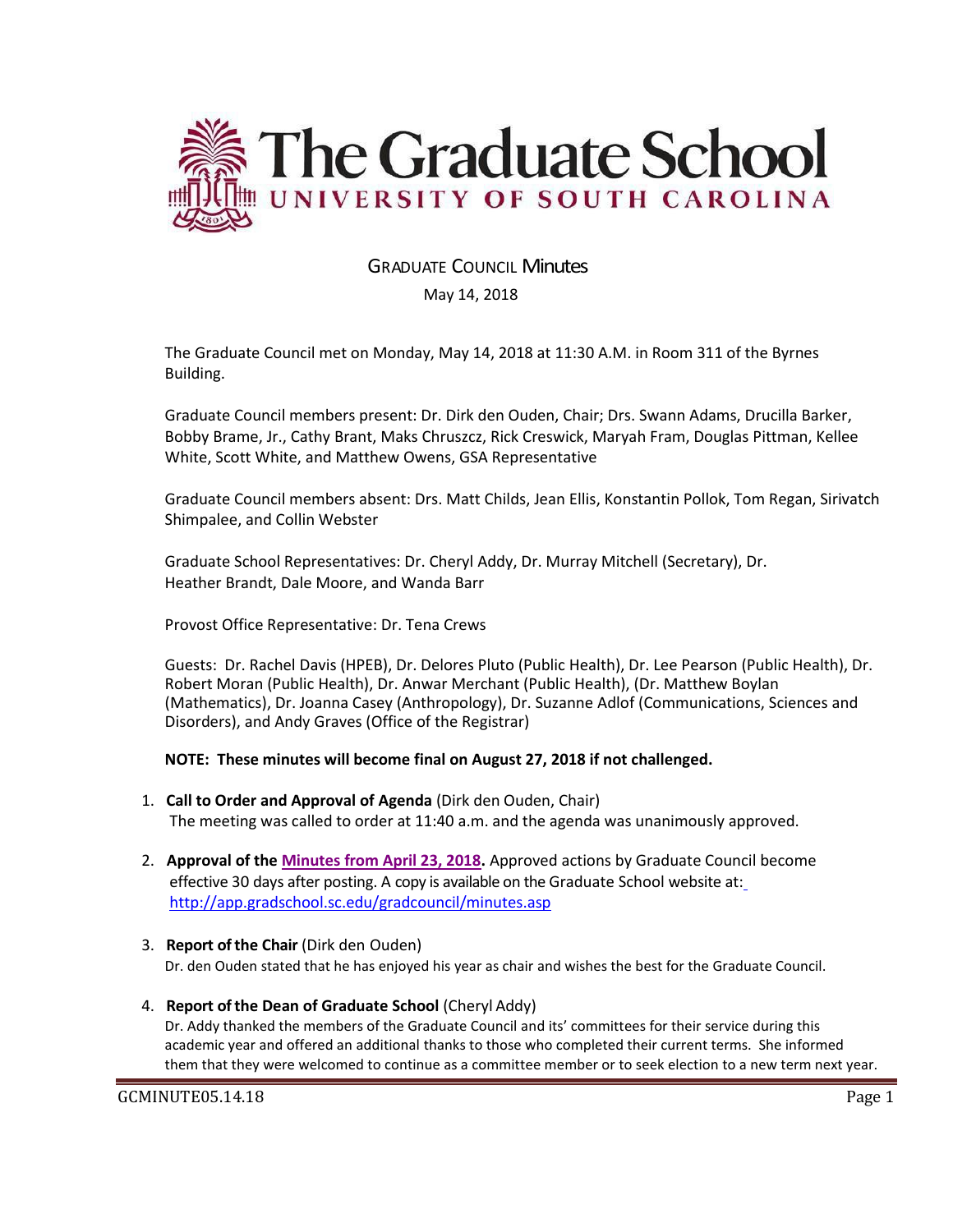The Graduate School staff is now settled in and fully operational. If you experienced any delays in response during the recent move to Close-Hipp in the last few weeks, thank you for your patience.

The official commencement ceremonies last weekend were such happy times for our newest graduates and their friends and families, but also just as happy and proud moments for our faculty who have taught, advised, supervised, and supported these students through their programs and research. In addition to the record numbers of graduates and the big baccalaureate and masters ceremonies, we had over 140 doctoral graduates march Saturday afternoon. This is a record sized group by a fairly large margin. She publicly thanked the Graduate School staff for their hard work to have the ceremony run so efficiently.

### 5. **Report of the Secretary of the Graduate Council** (Murray Mitchell)

Dr. Mitchell acknowledged that there were some departing Graduate Council members to whom we wish to extend our appreciation and to share a small token of thanks:

### **Finishing terms:**

- 1. Swann Adams (Nursing)
- 2. Drue Barker (Anthropology)
- 3. Matt Childs (History)
- 4. Dirk den Ouden (Communication Sciences and Disorders)
- 5. Matthew Owens (Graduate Student Association Representative)
- 6. Douglas Pittman (SC College of Pharmacy)
- 7. Kellee White (Epidemiology)
- 8. Scott White (Earth and Ocean Sciences).

And, due to another appointment, unable to finish his term:

1. Collin Webster (Physical Education).

The following nominees required a vote of endorsement from the existing Council:

### **Nominees for new terms:** (terms end 2021)

- 1. Suzanne Adlof (Communication Sciences and Disorders)
- 2. Nate Bell (Nursing)
- 3. Ron Benner (Earth and Ocean Sciences)
- 4. Joanna Casey (Anthropology)
- 5. Hippokratis Kiaris (SC College of Pharmacy)
- 6. Jim Mensch (Exercise Science)
- 7. Clint Saidy (Graduate Student Association Representative)
- 8. TBA

### **Nominee to finish partial term** (term ends 2019)

1. Matt Boylan (Math)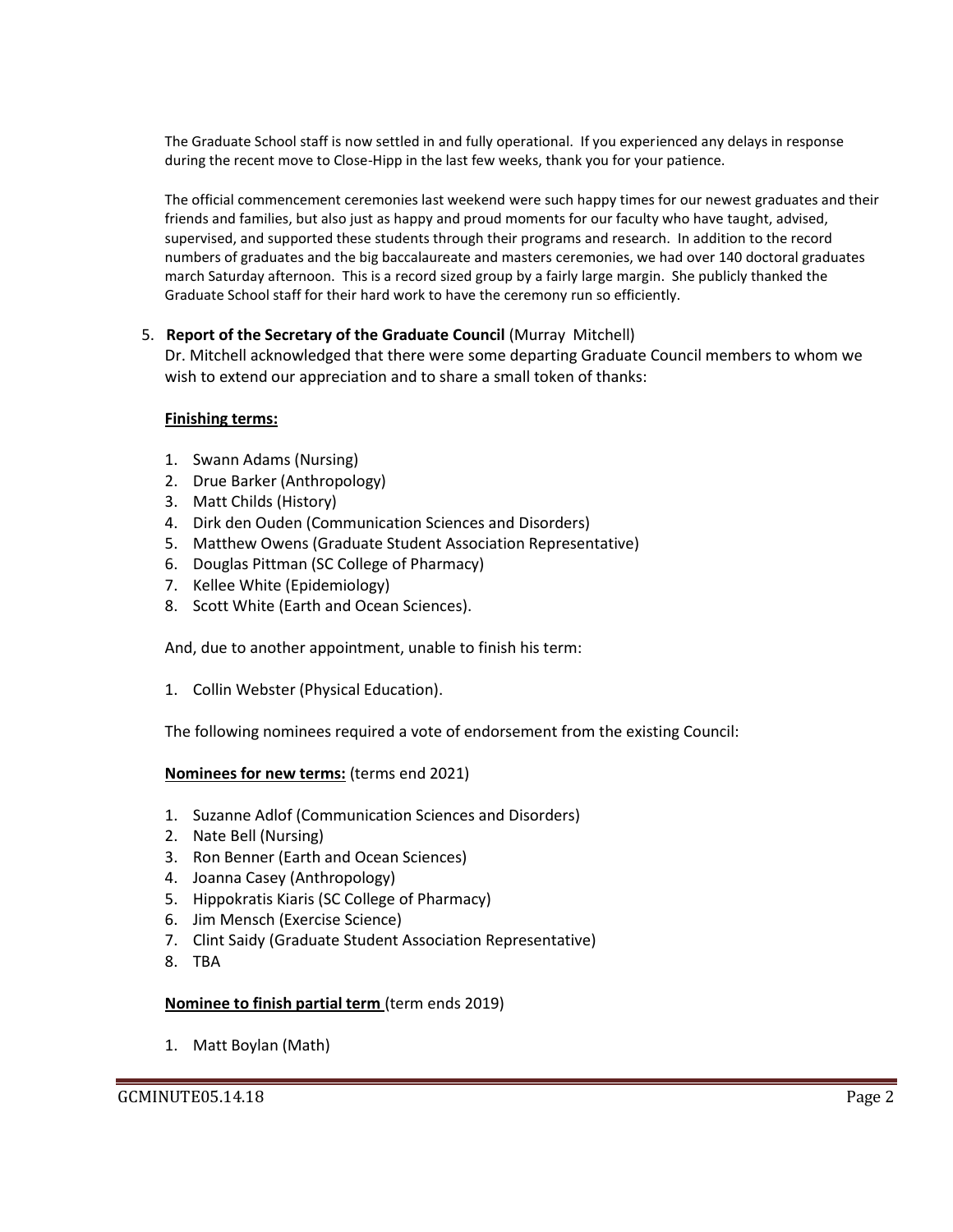### **Nominee to serve as Vice Chair for 2018-2019, then, Chair for 2019-2020:**

Tom Regan (Sport and Entertainment Management)

### *These nominations received unanimous support by the Graduate Council.*

# 6. **Report on Professional Development** (Heather Brandt)

Dr. Brandt updated the Council on the following:

Presidential Fellows numbers: They have six candidates who have accepted the offer to join their degree program and the Presidential Fellowship. They have identified two additional candidates who had accepted offers that were highly rated which will bring them up to eight.

Bridge Humanities Corp decisions were made and sent out on May 4th. They have accepted eight candidates who have until May  $15<sup>th</sup>$  to accept the offer. Six of the eight have accepted already. There are 5 candidates on the waiting list. They had 30 applicants for the eight slots. Some of those 30 received Bilinski Fellowships through the College of Arts and Sciences. Once they elect to receive the Bilinski Fellowships, they are removed from consideration for the Bridge Humanities Corp. A lot of the top-rated applicants get Bilinksi Fellowships. Of the 30 who applied, close to half received some type of fellowship offer.

The thirteen Graduate Civic Scholars began Monday, May 14<sup>th</sup> and are being directed by Lucy Ingram (HPEB) and Allison Marsh (History).

Professional Development programming for the Spring semester ended up with 23 programs being offered to graduate students that were delivered by a variety of formats. They had good participation and so far, the preliminary evaluation results were positive and indicate that the students like what is being offered to them when they participate. They hope to reach a wider audience in the upcoming academic year.

The CGS PhD Career Pathways Project is underway. They will start preparing data for the Fall alumni survey. They are still discussing how to best handle the data received for the Spring survey since the response rate was only that of 25% of our current doctoral students across those degree programs. She will give a more substantial update in the fall.

- 7. **Report of the Graduate Student Association Representative** (Matthew Owens) Mr. Owens expressed his gratitude to the Graduate Council for allowing him to serve on the council. He is hopeful that the work GSA is doing will continue to go on. He is now a graduate.
- 8. **Report of the Academic Policy and Practices Committee** (Maryah Fram) No report.
- **9. Report of the 500/600 Level Courses, Distributed Learning and Special Topics Courses** (Murray Mitchell)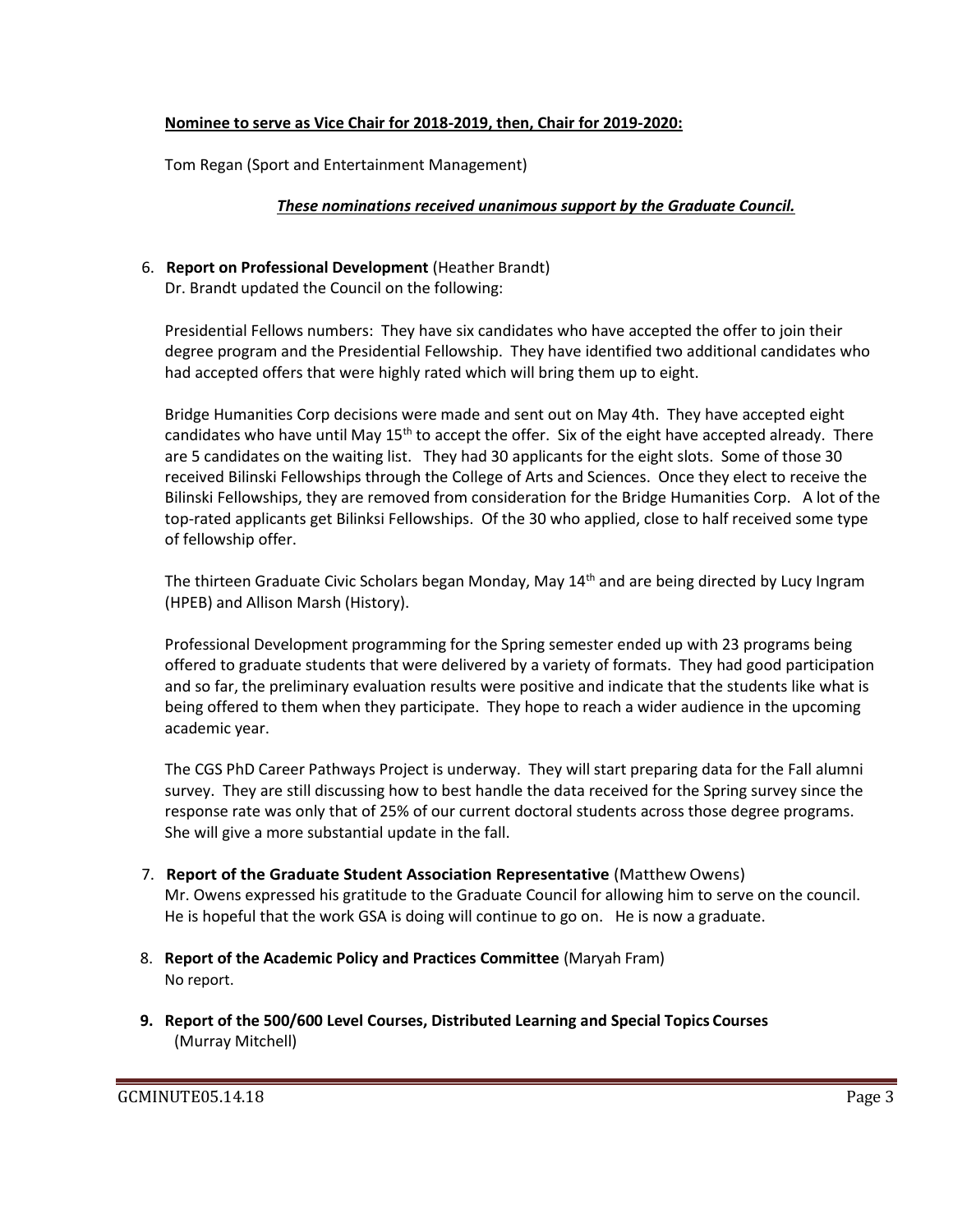This report is presented to Council for informational purposes only; no action is necessary.

### **500/600 Level Courses**

**ANTH 518** (3) Visual Cultures (Course Change Proposal: Fall 2019) **ITEC 584** (3) Hospitality and Tourism Technology (Delete Course; Fall 2019) **ELCT 533** (3) System Health Management (New Course Proposal: Fall 2018) **EMCH 550** (3) Introduction to Nuclear Safeguards (New Course Proposal: Fall 2018)

### **Distributed Learning Proposals**

**EDEX 643** (3) Social/Emotional Development and Guidance for Young Children with Developmental Delays (New Course Proposal: Spring 2018).

### **Special Topics Courses**

**BADM 790** (3) Recruitment (Fall 2018) **BADM 790** (3) Strategic Deal-making (Summer 2018) **EDFI 845** (3) Qualitative Case Study (Fall 2018) **EDUC 632** (1 or 3) Essential Topics in Applied Behavior Analysis (Summer 2018) **ENHS 793** (3) Bioinformatics and Computational Biology (Fall 2018) **EXSC 555** (3) Principles of Neurorehabilitation (Fall 2018) **SOWK 768** (3) Professional Development-Bridge

# 10. **Associate Graduate Faculty Nominations** (Murray Mitchell)

| Name:    | Steven D. Smith (PhD)     |
|----------|---------------------------|
| Program: | Anthropology              |
| Term:    | Spring 2018 - Spring 2024 |

### *This nomination received unanimous support by the Graduate Council.*

11. **Fellowships and Scholarships Committee** (ScottWhite) No report.

### 12. **Report of Science, Math, and Related Professional Programs Committee** (Rick Creswick)

Below is a list of proposals reviewed by the Committee. Each curricular action can be viewed at this Public Agenda review site:

<https://www.sc.edu/programproposal/agenda/?id=48&code=GCO>

At this Public Agenda link, the individual proposals are not live-linked, but agenda items are listed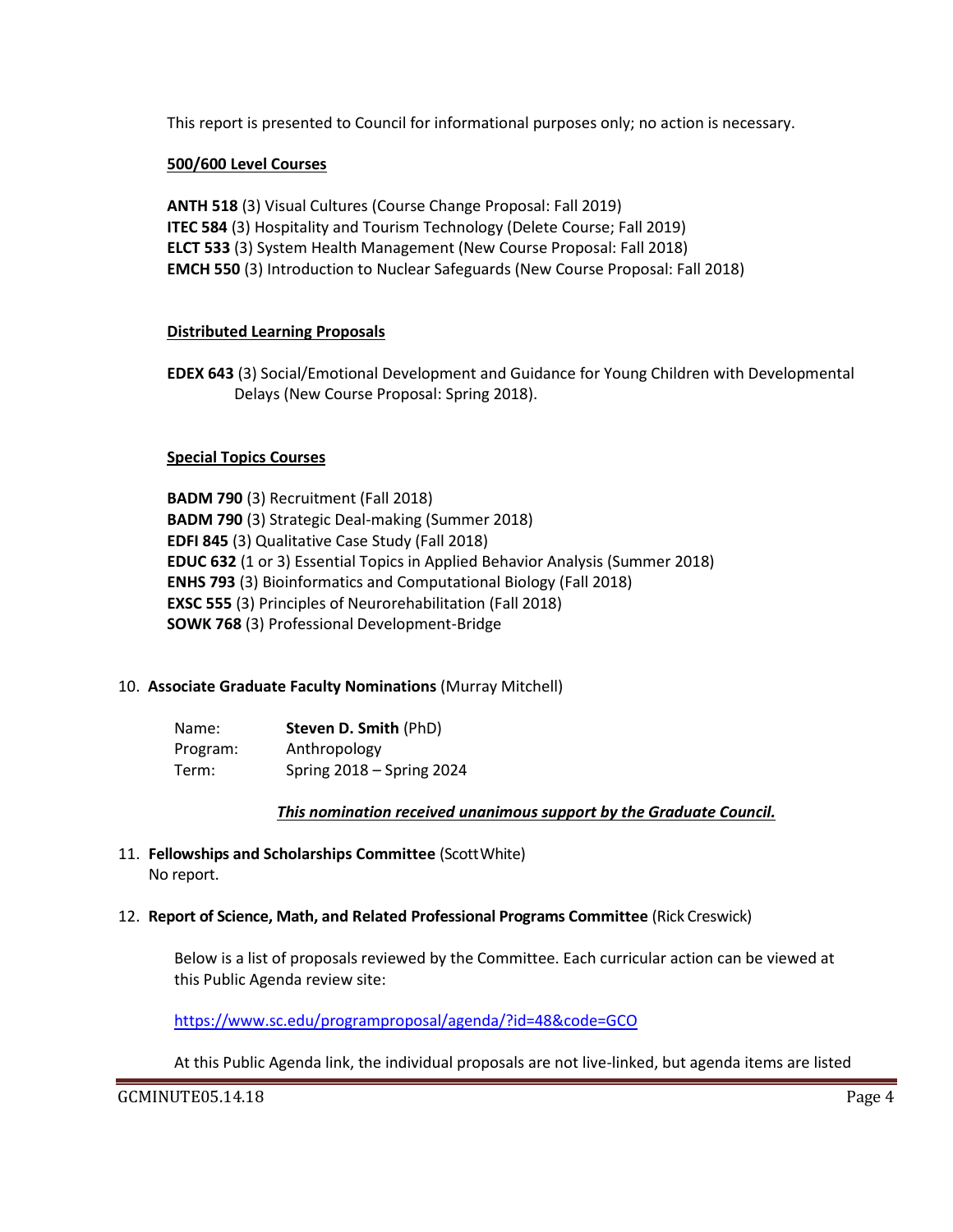in alphabetical order. To view the full proposals, GC members and Committee Chairs still need to go to the Committee Review site, and filter for "Committees", then for the "Committee" called "Added to Grad Council agenda."

- **BIOS 770** (3) Applied Longitudinal Data Analysis, Public Health, CCP: Fall2019
- **BIOS 780** (3) Introduction to Quantile Regression, Public Health, CCP: Fall 2019
- **BIOS 808** (3) Environmetrics, Public Health, CCP: Fall 2019
- **BIOS 815** (3) Generalized Linear Models, Public Health, CCP: Fall 2019
- **NURS 734** (3) Conceptual Basis of Health Systems, Nursing, CCP: Fall 2019
- **PUBH 725** (5) Quantitative Methods for Public Health Practice; Public Health, NCP: Fall2018
- **PUBH 726** (3) Quantitative Methods for Public Health Practice; Public Health, NCP: Fall2018
- **PUBH 730** (3) Public Health Systems, Policy, and Leadership, Public Health, NCP: Fall2018
- **PUBH 735** (4) Practical Applications of Public Health Planning, Public Health, NCP: Fall2018

# *These proposals were unanimously approved by Graduate Council.*

### 13. **Report of the Humanities, Social Sciences, Education, and Related Professional Programs Committee** (Cathy Brant)

Below is a list of proposals reviewed by the Committee. Each curricular action can be viewed at this Public Agenda review site:

### <https://www.sc.edu/programproposal/agenda/?id=48&code=GCO>

At this Public Agenda link, the individual proposals are not live-linked, but agenda items are listed in alphabetical order. To view the full proposals, GC members and Committee Chairs still need to go to the Committee Review site, and filter for "Committees", then for the "Committee" called "Added to Grad Council agenda."

- **EDEL 701** (3) Culturally Sustaining Pedagogy for the Elementary Classrooms, Education, NCP: Summer 2018
- **MGSC 792** (3) Advanced Statistics for Business and Economics, Business, CCP: Fall 2019
- **PSYC 716** (3) Selected Topics in Psychoeducational Evaluation, Arts and Sciences, CCP: Fall 2019
- **SOWK 701** (3) Professional Development Bridge, Social Work, NCP: Summer 2018

### *These proposals were unanimously approved by Graduate Council.*

- 14. **Report of the Grievances, Appeals and Petitions Committee** (Swann Adams) No report.
- **15. Other Committee Reports** None

GCMINUTE05.14.18 Page 5